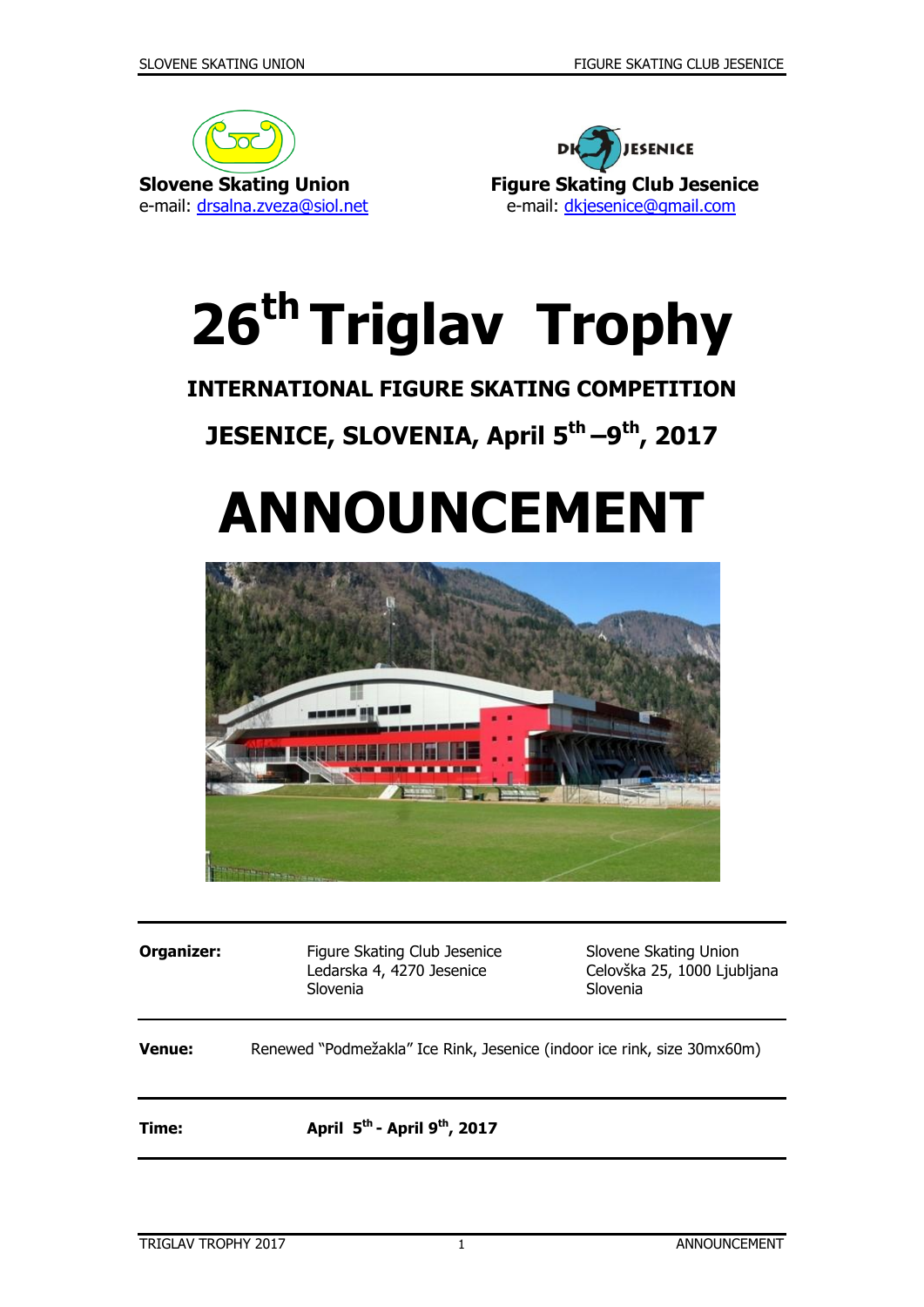#### **Events: SINGLE SKATING: SENIOR – Ladies, Men JUNIOR – Ladies, Men ADVANCED NOVICE – Girls, Boys**

**General note:** The competition will be held in accordance with the ISU Regulations figure Skating 2016 and respective ISU Communications for Figure Skating.

**\_\_\_\_\_\_\_\_\_\_\_\_\_\_\_\_\_\_\_\_\_\_\_\_\_\_\_\_\_\_\_\_\_\_\_\_\_\_\_\_\_\_\_\_\_\_\_\_\_\_\_\_\_\_\_\_\_\_\_\_\_\_\_\_\_**

Competition will fulfil also Communication N. 1629- ISU World Standings.

Technical panel will be from (3) different ISU countries. If there are minimum 8 single skaters out of four different ISU countries, points for World Standings will be awarded.

Passports of the skaters must be presented at the accreditation.

#### **Participation:**

Each ISU Member may enter four competitors (two ladies, two men) in senior single skating events and four competitors (two ladies, two men) in each category in single skating of junior and novice events (unless the Organizing Committee decides otherwise).

The entries that were placed the first three at the ISU Junior Grand Prix Final 2015/2016 and ISU Grand Prix Final 2015/2016 and the medallists of the World Junior Championships 2016, Europe and World Championships 2016, are not counted into the quota above.

The Slovene Skating Union and the Organizer reserve the right to enter additional teams and additional competitors in each category or limit the entries of the competition in case of too many entries.

Only the ISU Members, which enter competitors in at least four categories, will be qualified for the Team Competition.

**Charges:** Entry fee 75 EUR per competitor has to be paid.

With the close of Entries (March  $5<sup>th</sup>$ ), Entry fees have to be transferred to the following bank account:

> Bank name: Gorenjska banka IBAN Nr.: SI56 07000-0000154223 SWIFT Code: GORESI2X

#### **Please indicate as reference "Name of the Skater(s), category + TT2017**

 Our Address: Figure Skating Club Jesenice, Ledarska 4, 4270 Jesenice, Slovenia

 The participants are kindly asked to inform the Organizer about all the payments with e-mail note. Please, define the names of the participants, categories and all the other payments for each participant (shuttle transportation fee, a transportation fee from the airport,...).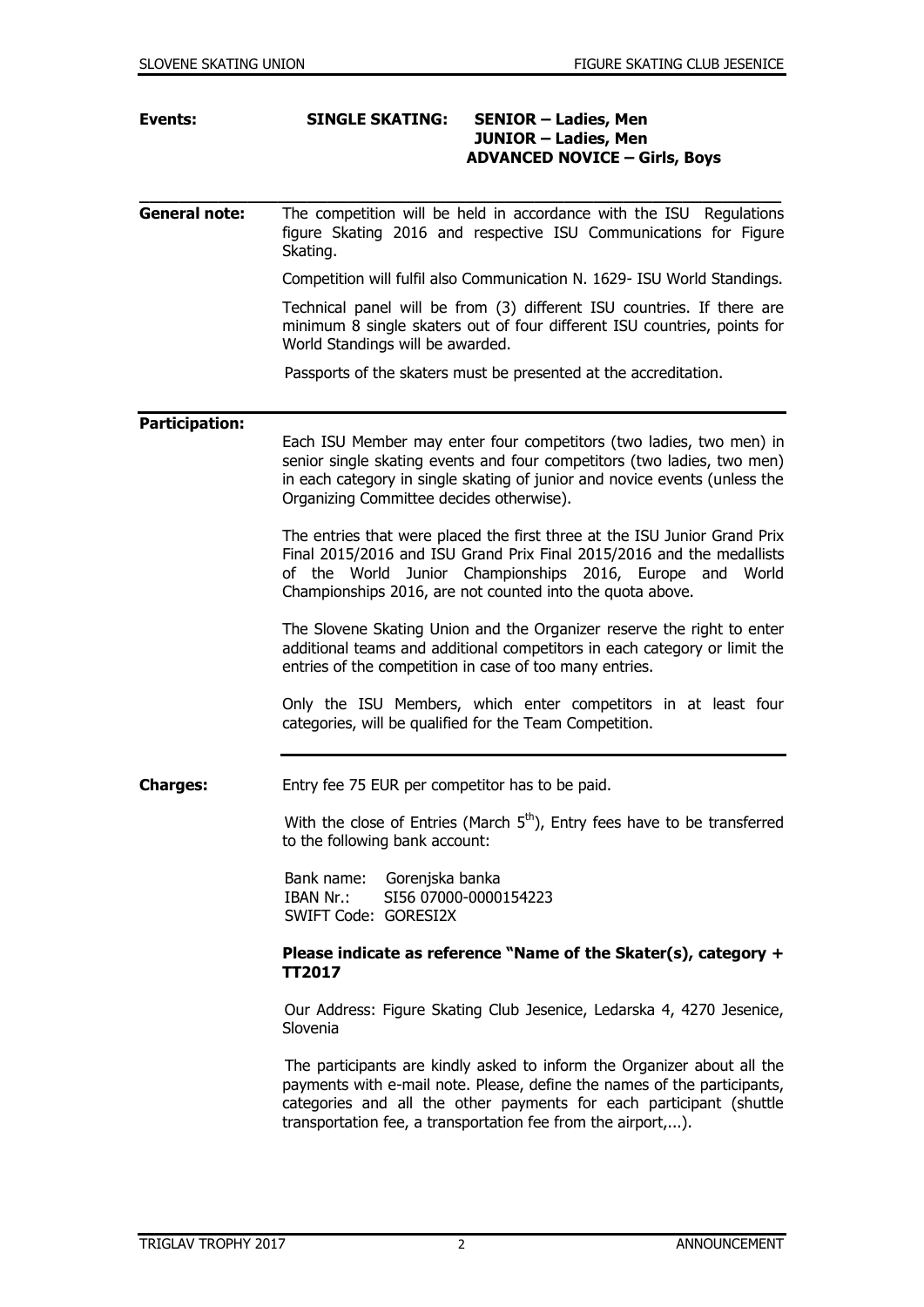**Cancellation:** Cancellation of the competitor entry, if any, has to be done till **March 27th, 2017**. Entry fees for cancellations made after (that date) will not be reimbursed. **Judges:** Each ISU Member should enter one International or ISU Championships Judge. An ISU Member participating in four or more categories gains the right to enter the second International or ISU Championships Judge. **Closing data for entries:** Entries of the teams, competitors, coaches and the team leaders must reach the organizer not later than March  $5<sup>th</sup>$ , 2017. Entries must be sent to the Figure Skating Club Jesenice and Slovene Skating Union. **Expenses:** The Organizer cannot cover the expenses for the teams in total. The expenses of the hotel accommodation on full board basis will be covered for one/two Judges of each entered ISU Member, beginning with dinner on Tuesday, April 4<sup>th</sup> till breakfast on Monday, April  $10^{th}$ , 2017. **Music:** Music will be reproduced from CD player (normal speed). **Audio CD-s (not mp3)** must be labeled clearly with the competitor's name, Club/National Federation and category in which the competitor is competing. Such labeled CD-s should be delivered to the Organizer immediately after the arrival **Accommodation:** To facilitate participation, the organizer has allotted the hotel accommodation for all participants, beginning with the dinner on Tuesday, April 4<sup>th</sup> till breakfast on Monday, April 10<sup>th</sup>, 2017. **Transportation:** Round trip shuttle bus transfer from the official hotel (Hoteli Kranjska Gora) to the Ice Rink Podmežakla will be provided from the first official practice until end of competition. A transportation fee for the shuttle bus transfer is 20  $\epsilon$  / person and must be paid with the Entry fee before competition. At the arrival to the hotel permanent ticket(s) will be delivered. Upon request the organizer will arrange transportation from Airport Ljubljana to the official hotel at the arrival of Teams and from the official hotel to the Airport Ljubljana at the departure of Teams. A transportation fee for both ways, including of 40  $\epsilon$  / person, will be asked. Also this transportation fee has to be paid together with the Entry fee.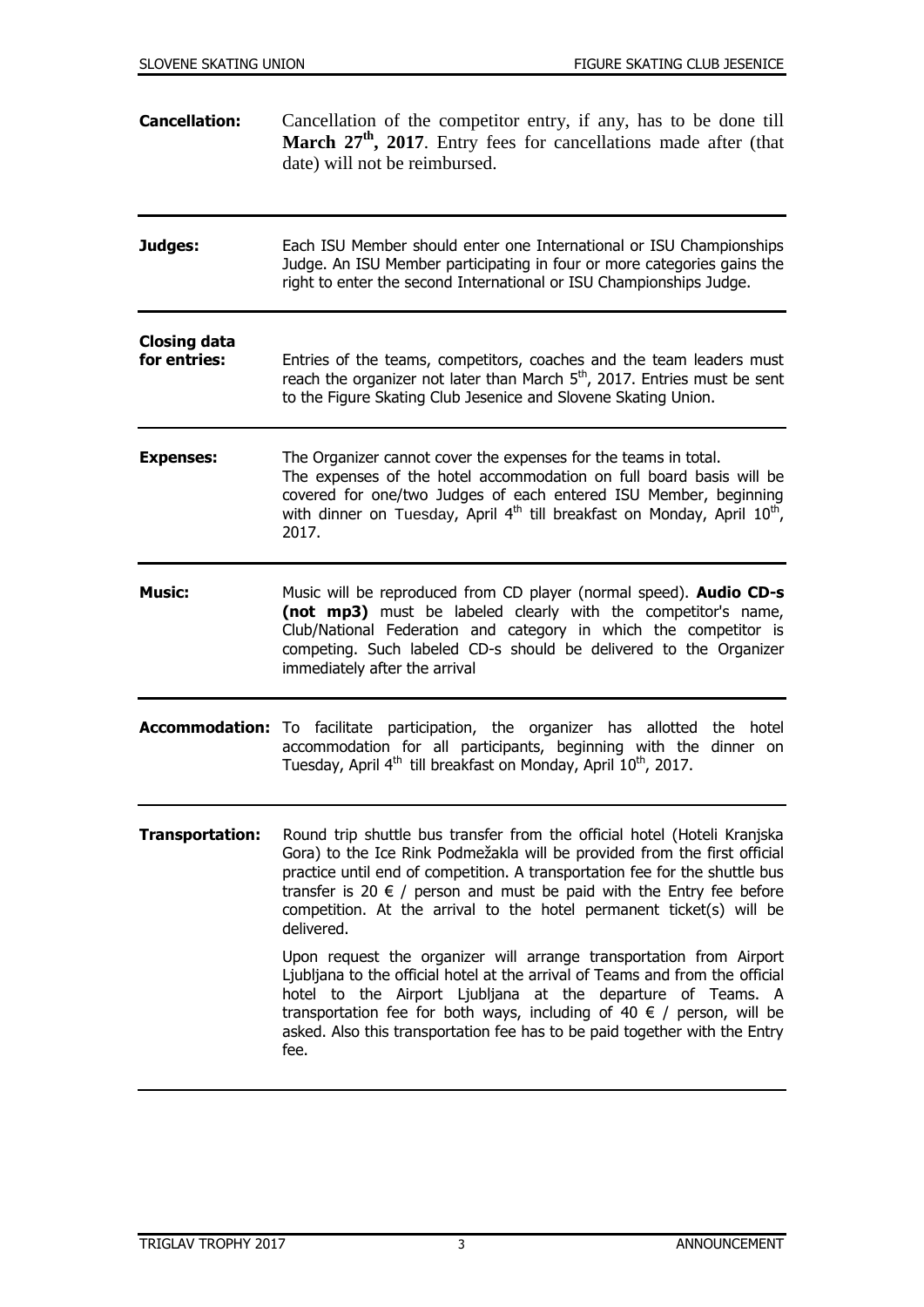#### **SENIOR – Ladies, Men**

**Short Program Duration:** 2 min. 40 sec. +/- 10sec The required elements to be skated are those listed in ISU Technical Rules Single and Pair Skating 2016, Rule 611 and respective ISU Communications.

**Free Skating: Duration:** Men: 4 minutes and 30 seconds, +/- 10 seconds Ladies: 4 minutes, +/- 10 seconds In accordance with ISU Technical Rules Single and Pair Skating 2016, Rule 612 and the respective ISU Communications.

#### **JUNIOR – Ladies, Men**

| <b>Short Program</b> | <b>Duration:</b> 2 min. 40 sec. $+/-$ 10 sec.<br>The required elements to be skated are those listed in ISU Technical<br>Rules Single and Pair Skating 2016, Rule 611, paragraphs 1 and 3, for<br>season 2016/17 and the respective ISU Communications. |  |
|----------------------|---------------------------------------------------------------------------------------------------------------------------------------------------------------------------------------------------------------------------------------------------------|--|
| <b>Free Skating:</b> | <b>Duration:</b> Men: $4$ minutes, $+/- 10$ seconds<br>Ladies: 3 minutes and 30 seconds, $+/- 10$ seconds                                                                                                                                               |  |
|                      | In accordance with ISU Technical Rules Single and Pair Skating 2016,<br>Rule 612 and the respective ISU Communications.                                                                                                                                 |  |

#### **ADVANCED NOVICE – Girls, Boys**

#### **Competition will be held in accordance with ISU Communication No. 2024**

- **Short Program Duration:** Boys, Girls 2 min 20 sec +/- 10 sec The required elements to be skated are listed in ISU Communication No. 2024.
- **Free Skating Duration:** Boys: 3 minutes and 30 seconds, +/- 10 seconds Girls: 3 minutes, +/- 10 seconds
- **Liability:** In accordance with the ISU Regulations, Rule 119 the Organizer accept no liability for the damage or injuries which any of participants, judges, officials or others may suffer.
- **Results:** The results will be calculated in accordance with ISU Special Regulations and Technical Rules 2016 Single and Pair Skating 2016 – Rules 352 and 353 (ISU Judging System)

#### **Calculation of team results:** In each team, one best-placed skater in each category will count for the Team's competition.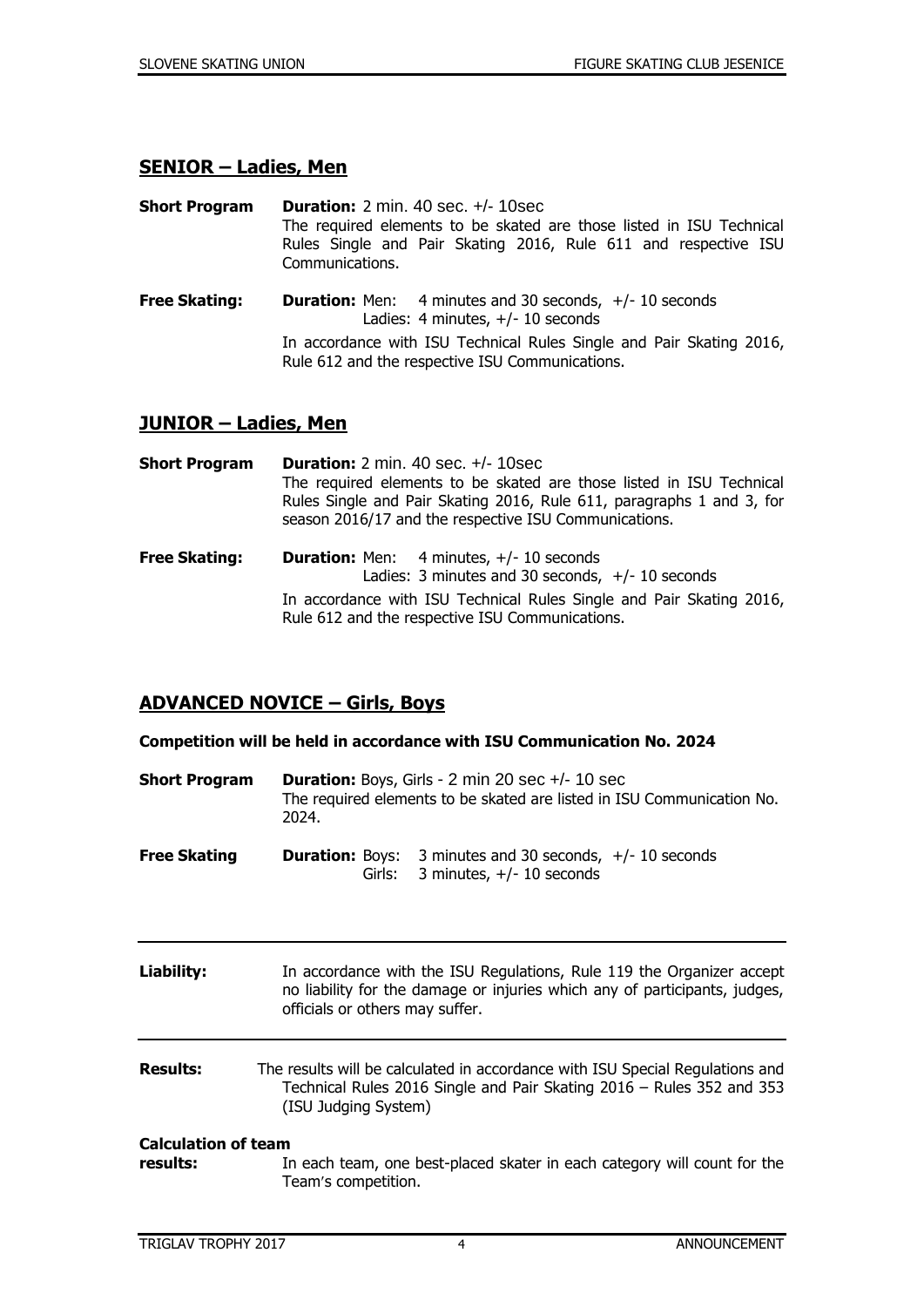In each single skating category, the first placed skater will receive 25 points; the second placed 23, the third 22 etc.

For calculation of results, the points obtained in each category will be multiplied by following factors: Seniors 3, Juniors 2 and Novices 1. The winner of Triglav Trophy will be the team with the highest amount of points. If two or more teams obtain the same amount of points, the first place will go to the team, which has better placed Seniors.

**Awards:** Skaters placed first to third will be awarded medals and diplomas, all the others diplomas.

The best-placed team will receive Triglav Trophy Cup.

#### **Preliminary schedule of events:**

Preliminary schedule of events is enclosed. The final will be published after registration of all entries. The exact time schedule will be sent to all the participating ISU members by fax or e-mail not later than on March 29th, 2017.

#### **Entry form for Triglav Trophy 2017**

The Entry form is enclosed. Please, return the entry form before **the March 5 th , 2017**, to the address:

and

**Figure Skating Club Jesenice Slovene Skating Union** Ledarska 4, 4270 Jesenice, Slovenia Fax: + 386 1 439 15 41 **E-mail: [TriglavTrophy1@gmail.com](mailto:TriglavTrophy1@gmail.com)** E-mail**: [drsalna.zveza@siol.net](mailto:drsalna.zveza@siol.net)**

**Information:** The rate for a full board accommodation in a double room in one of the hotels of HIT Alpinea in Kranjska Gora is 68 EUR per person daily (triple room 64 EUR and single room 74 EUR per person daily). Organizer will allot the accommodation for all participants from April 4<sup>th</sup> till April 10<sup>th</sup> 2017. Please, send us, together with your entries, your accommodation requests. If you want to come earlier or prolong your staying, please inform us on your accommodation request.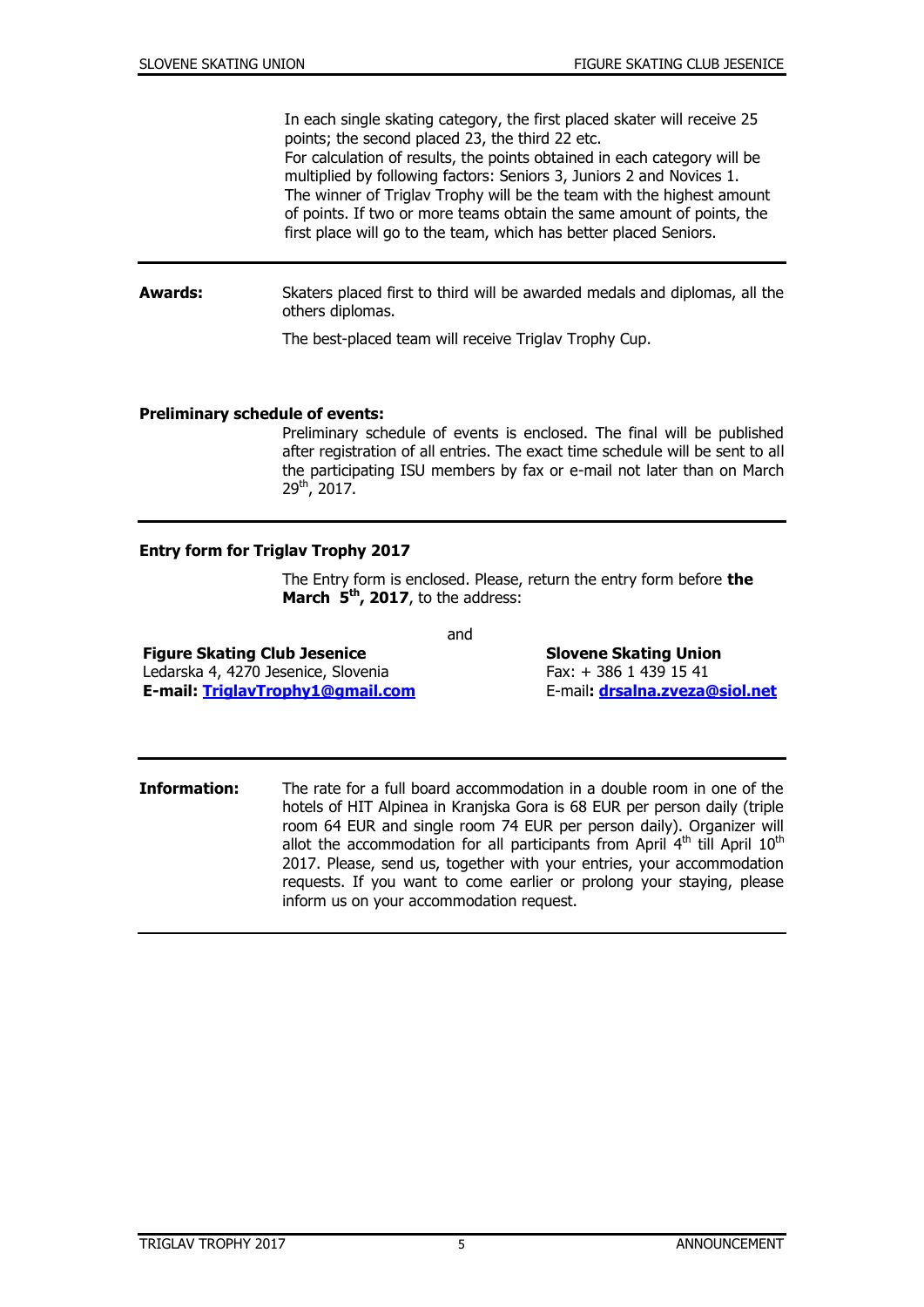#### **Additional information**:

Skating Club Jesenice, Ledarska 4, 4270 Jesenice, Slovenia **E**-mail [TriglavTrophy1@gmail.com](mailto:TriglavTrophy1@gmail.com)

**or**

 Slovene Skating Union Celovška 25, 1000 Ljubljana, Slovenia, Phone: +386 1 439 15 40 (Mon, Thu 9:00 – 13:00, Wed 14:00 – 18:00), Fax: + 386 1 439 15 41 E-mail: [drsalna.zveza@siol.net](mailto:drsalna.zveza@siol.net) <http://www.drsalna-zveza.si/>

Darja Gabrovšek Polajnar Vinko Otovič

President of Slovene Skating Union President of Figure Skating Club Jesenice